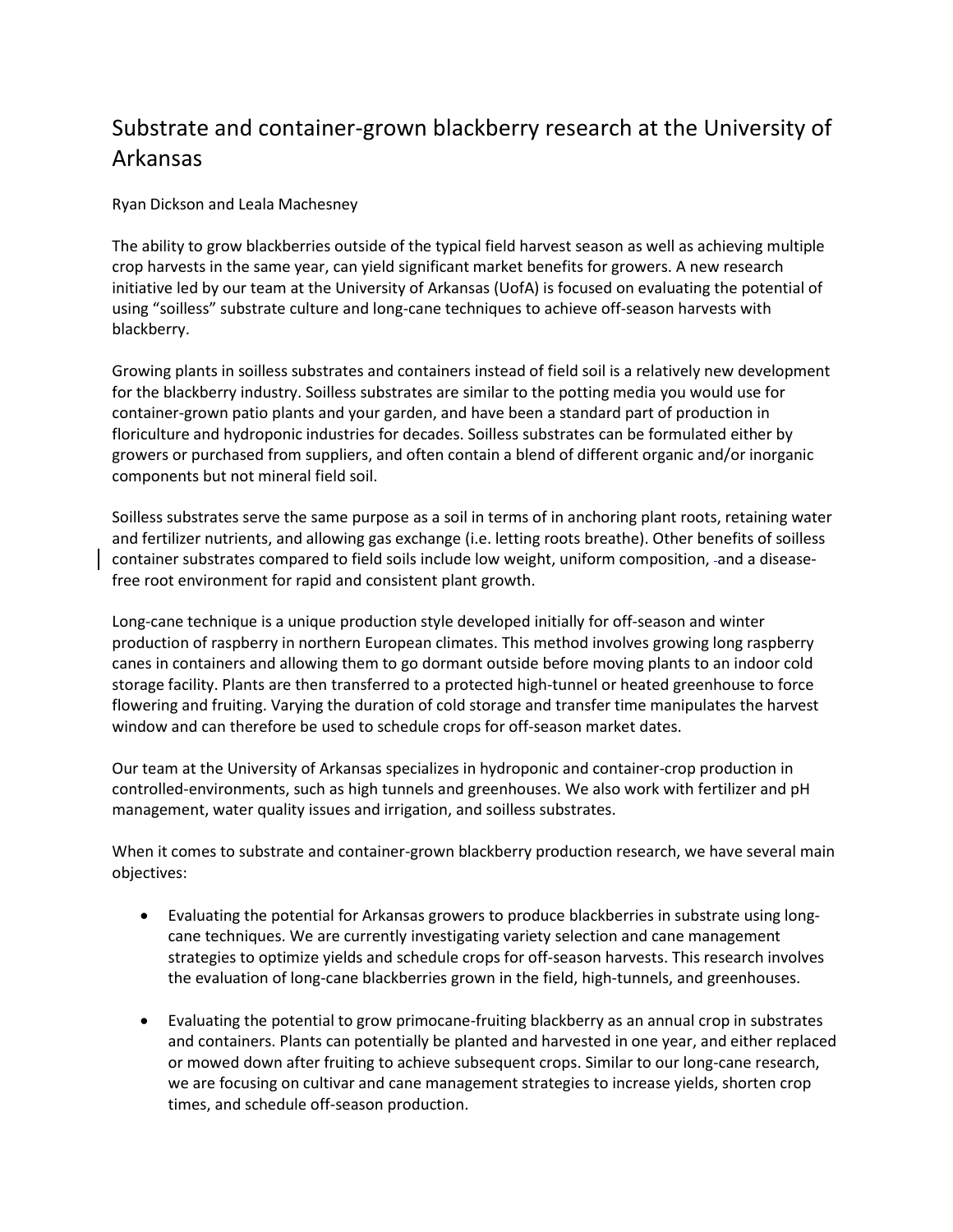All of our research involves evaluating cultivars and genetics developed by the University of Arkansas Fruit Breeding Program. We believe Arkansas-bred blackberries are uniquely adapted to substrate and container production because of the low-chill requirements, robust cane architecture, and primocanefruiting habits present in these plants.

Many other university and grower collaborators are helping with the success of this research, including UofA fruit breeders Drs. Margaret Worthington and John Clark, and UofA Extension Specialists Drs. Amanda McWhirt, Aaron Cato, and Jim Robbins. In addition to conducting experiments at our university research facilities in Fayetteville and Clarksville, AR, we are working closely with Jimmy Williams, owner and operator of Scatter Creek Berries, to trial long-cane blackberries in his high-tunnels with the help of UofA Extension agent Dave Freeze in Paragould, AR.

If you have an interest in substrate and container-grown blackberry production in Arkansas we hope to hear from you, and feel free to email us with questions and comments. Many of our projects are currently underway, and we are excited to share research and extension updates in future newsletters.

*Dr. Ryan Dickson is an Assistant Professor in the Department of Horticulture at the University of Arkansas and can be reached at [ryand@uark.edu.](mailto:ryand@uark.edu) Leala Machesney is a Program Technician and graduate student focusing on containerized blackberry production at the University of Arkansas and can be reached at [lmmaches@uark.edu.](mailto:lmmaches@uark.edu)*



Figure 1. Healthy root system of blackberry grown in substrate in a greenhouse.